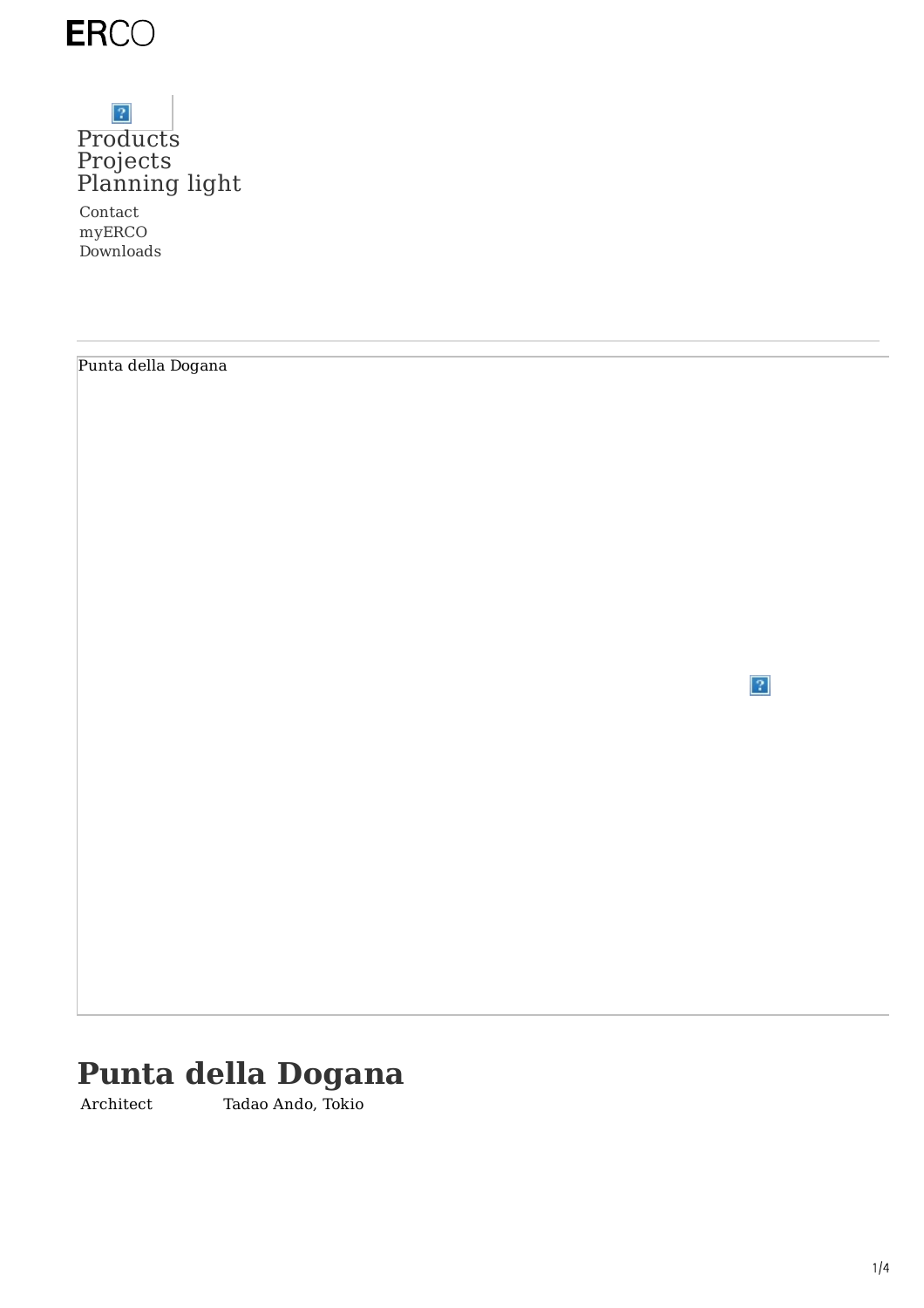

Lighting designer Ferrara e Palladino Associati, Milano

Photographer Thomas Mayer Project location Venedig

Past, present and future: Tadao Ando has transformed the historic building into a museum for contemporary art, making it fit for tomorrow thanks to sustainable lighting technology.



This former customs building had been closed to the public for over 30 years when art collector François Pinault, looking for a second site for his art foundation, drew up plans to give a new lease of life to the early industrial architecture. From the outside, you can hardly tell the building has been renovated. Inside, Ando accentuated the original structure of the building with its division into five halls. The centre of the building features one of Ando's signature designs: an inserted concrete cube with minimalist, clear lines and polished surfaces. Paths, galleries and stairs all connect up to this "building within a building", thereby providing access and structure to two levels of exhibition space.



The lighting concept, comprising the components daylight, artificial ambient lighting and accent lighting, ensures efficiency and visual comfort on several levels. Automated roller blinds modulate the daylight coming through the skylights and the side windows. A DALI system controls downlights and wallwashers with fluorescent lamps.

In addition to the halls where the original ceiling height was retained, Ando created further exhibition space on a second level in the larger part of the museum. This enables the curators to use galleries with a more intimate character.



The artificial lighting component, comprising Lightcast downlights with compact fluorescent lamps for ambient lighting and Parscan spotlights with metal halide lamps for accent lighting, is adjusted to match the colour of the daylight. Midipoll wallwashers for fluorescent lamps ensure uniform vertical illuminance. A DALI control system dims the downlights and switches the spotlights as groups using DALI switching actuators.

Architecture as an exhibit. Opting for Quadra wallwashers, the lighting designers used uniform vertical illuminance to emphasise the uniformity and aesthetics of the wall surface as a structural element

Opening hours: Mon-Sun (except Tue): 10am-7pm

[www.palazzograssi.it/en](https://www.palazzograssi.it/en)

Building data

Architect: Tadao Ando, Tokyo [www.tadao-ando.com](https://www.tadao-ando.com/)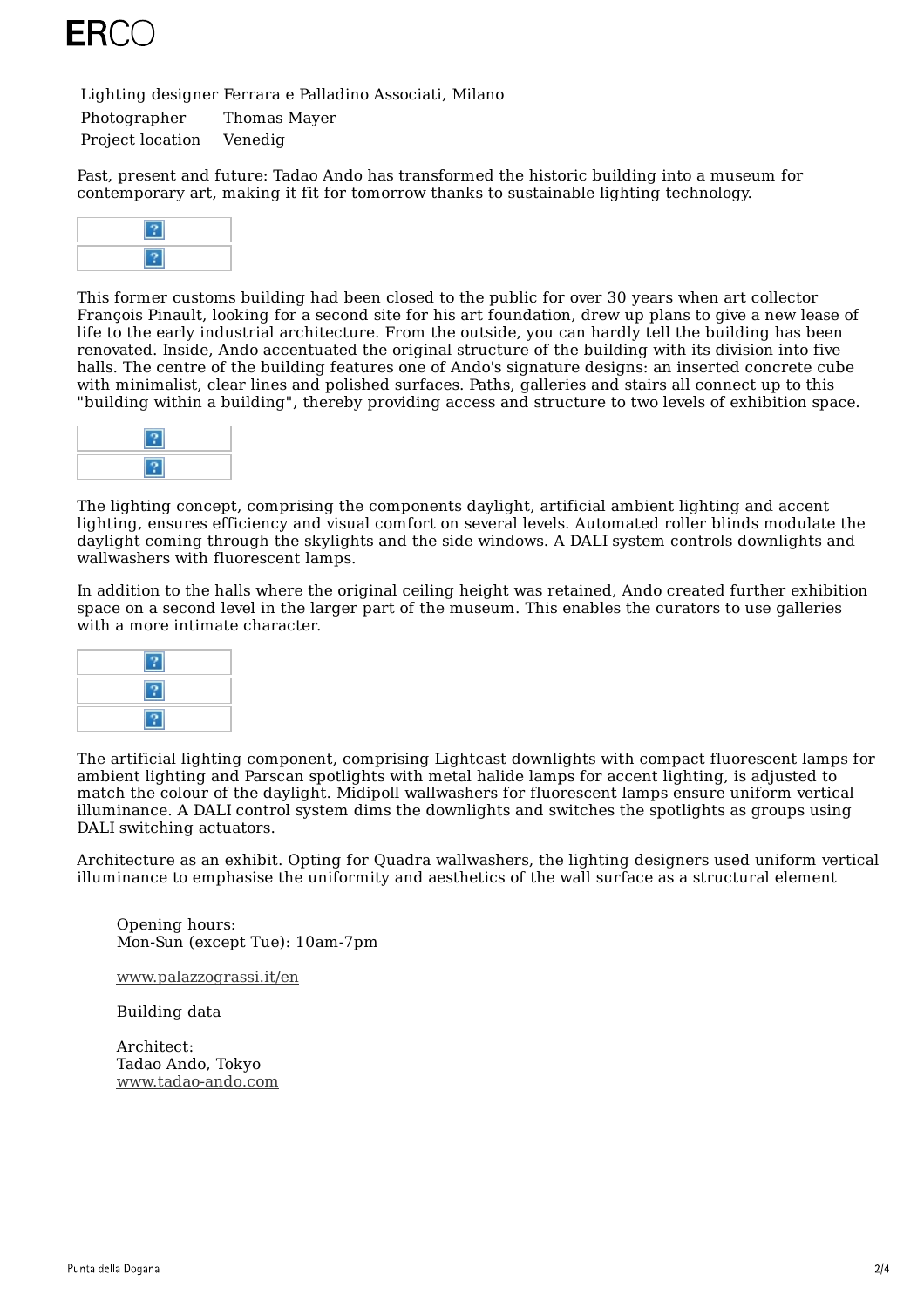

Lighting design: Ferrara e Palladino Associati (Pietro Palladino, Cinzia Ferrara, Paolo Spotti, Cesare Coppedè), Milan

Restoration/site management: Dottor Group, San Vendemiano

Exhibition area: 4,500sqm

Opened: 6th of June, 2009

# **Luminaires used**

| Parscan |            |  |
|---------|------------|--|
|         |            |  |
|         | $\sqrt{2}$ |  |
|         |            |  |

# **Parscan**

#### **[Luminaires](https://www.erco.com/en_us/products/indoor/luminaires-for-track/parscan-1473/) for track**

• The elegant and universal spotlight system for museums and shops

### **Products**

- [Indoor](https://www.erco.com/en_us/products/indoor/overview-5760/)
- [Outdoor](https://www.erco.com/en_us/products/outdoor/overview-5764/)
- All [products](https://www.erco.com/en_us/products/products-6202/)
- New [products](https://www.erco.com/en_us/projects/focus/products/new-products-2022-1-7358/) • [Product](https://www.erco.com/en_us/products/product-finder-7093/) Finder
- Light [Finder](https://www.erco.com/en_us/products/light-finder-7133/)

#### **Career**

- [Career](https://www.erco.com/en_us/career/career-at-erco-7019/) at ERCO
- [Situations](https://www.erco.com/en_us/career/situations-vacant-7032/) vacant
- Pupils & [students](https://www.erco.com/en_us/career/pupils-students/vocational-training-and-dual-studies-7020/)
- Career [starters](https://www.erco.com/en_us/career/career-at-erco/career-starters-7016/)
- [Professionals](https://www.erco.com/en_us/career/career-at-erco/professionals-7017/)
- Professionals in the sales [organisations](https://www.erco.com/en_us/career/career-at-erco/professionals-in-the-sales-organisations-7018/)
- [People](https://www.erco.com/en_us/career/people-at-erco-7021/) at ERCO

### **Projects**

- Work light for office- and [administrative](https://www.erco.com/en_us/projects/projects-6200/?filter=work) buildings
- Culture light for [museums](https://www.erco.com/en_us/projects/projects-6200/?filter=culture) and galleries

 $\bullet$  $\bullet$  $\bullet$